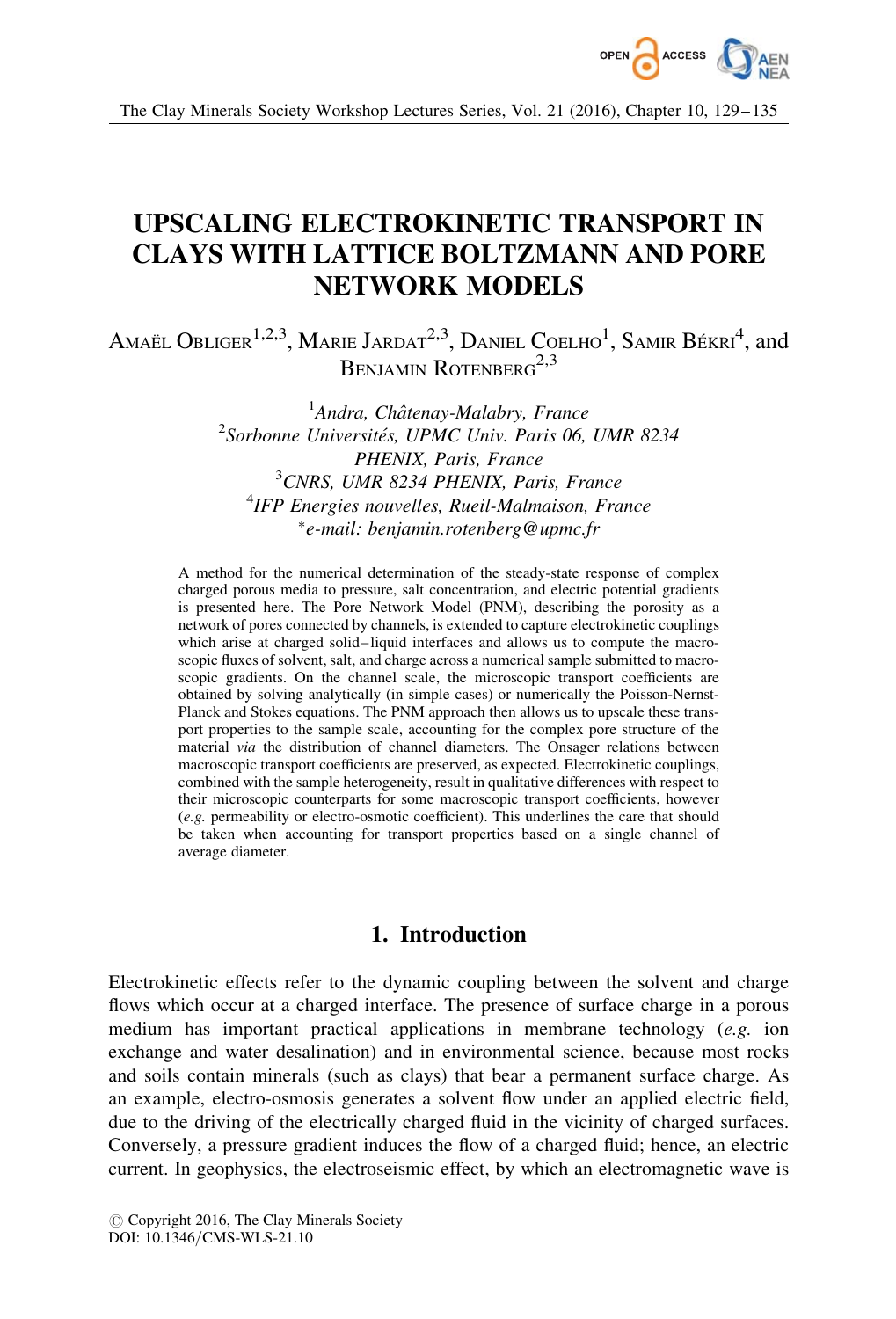generated from the motion of underground fluids under an applied acoustic wave, is exploited to determine the properties of geologic formations (Thompson, 1936; Mizutani et al., 1976; Pride and Haartsen, 1996). Streaming potentials and electro-osmotic flows can be measured in the laboratory to characterize the properties of porous media (Luong and Sprik, 2013).

The modeling and simulation of electrokinetic effects in porous media, and, more generally, of all coupled transport phenomena, including the osmotic solvent flow due to a salt concentration gradient, thus have been the subject of a large number of investigations, both on the pore scale where the couplings originate, and on the sample scale corresponding to the experimental measurements. From a mathematical point of view, this upscaling can be performed rigorously using the homogenization approach. The homogenization approach provides expressions of the macroscopic transport coefficients as solutions of coupled partial differential equations on the pore scale, which then have to be solved using simplifying assumptions or numerically. Some general results, such as Onsager's relations for the macroscopic transport coefficients, can be demonstrated without even resorting to the numerical resolution of the mathematical problem (Moyne and Murad, 2006a, 2006b; Allaire et al., 2010, 2014).

For practical applications, most studies of electrokinetic couplings rely on an oversimplified idealization of the geometry, with single slit pores or cylinders with dimensions or surface-charge densities estimated from the macroscopic properties of the real system (Bresler, 2010; Goncalvès *et al.*, 2012). The heterogeneity of the material, combined with the electrokinetic couplings, may influence the overall behavior at the sample scale, however, so that such idealizations may not reflect the actual response of the medium. Direct numerical resolution of the coupled Poisson-Nernst-Planck (PNP) and Navier-Stokes (NS) equations in various complex systems (random packings, reconstructed and fractured porous media) has also been proposed by Adler and coworkers. Such an approach is usually difficult to implement for macroscopic samples, due to the lack of experimental data on the fine structure of the material over large distances (Coelho et al., 1996; Marino et al., 2001; Gupta et al., 2006). The systematic study of a representative number of samples is also prevented by the computational cost of direct numerical simulation.

In the case of clays, an additional difficulty arises due to the complex multiscale porosity of the material and the lack of experimental data at the intermediate scales. In the present contribution, a numerical homogenization scheme is presented which leads to a description of transport through macroscopic charged porous materials at low computational cost, thereby enabling the systematic study of the combined effects of electrokinetic couplings and sample heterogeneity. The algorithm to upscale the electrokinetic couplings is based on the PNM which relies, on the one hand, on a simplified description of the electrokinetic transport at the pore scale and, on the other hand, on a statistical distribution of the geometry of the pores. This allows investigation of how the upscaled electrokinetic properties depend on the heterogeneity of the sample, in addition to the surface charge density and the salt concentration.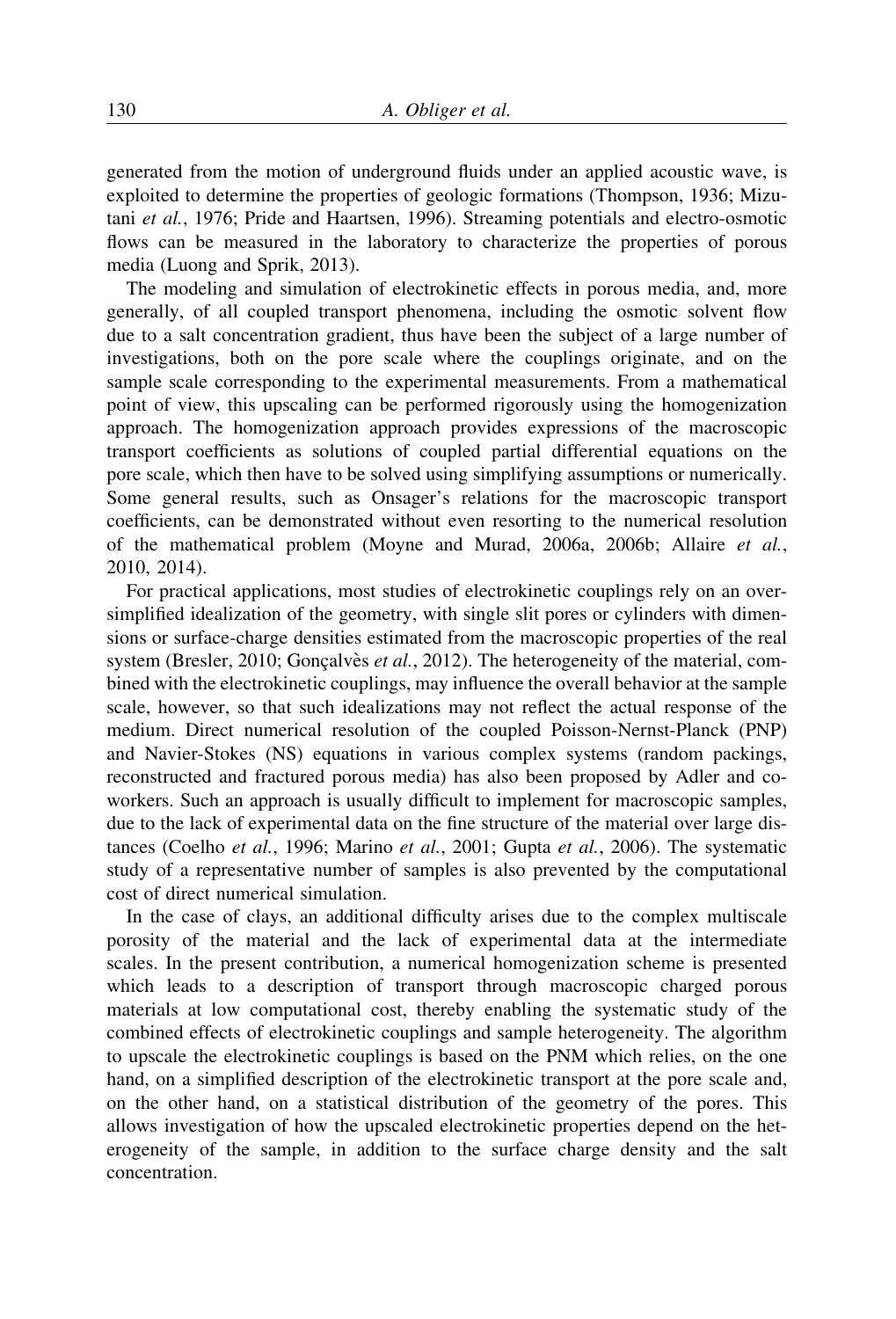#### 2. Electrokinetics at the sample scale

At the macroscopic scale of a clay sample, pressure, P, electric potential, V, and salt concentration gradients (or, equivalently, solvent, cation, and anion chemical potential gradients), induce macroscopic fluxes of mass, electric charge, and salt (or, equivalently, solvent, cation, and anion chemical fluxes). For sufficiently small applied gradients, the response is linear and the fluxes can be expressed as a function of the applied gradients via a coupling matrix:

$$
\begin{pmatrix} Q_0 \\ Q_1 \\ Q_2 \end{pmatrix} = -\frac{S}{\eta} \begin{pmatrix} K_0^P & K_0^C & K_0^V \\ K_1^P & K_1^C & K_1^V \\ K_2^P & K_2^C & K_2^V \end{pmatrix} \begin{pmatrix} \nabla P \\ \nabla C \\ \nabla V \end{pmatrix}
$$
(1)

where the subscripts 0, 1, and 2 refer to solvent, cations, and anions, respectively, Q indicates their fluxes, C is the logarithm of the salt concentration,  $\eta$  is the solvent viscosity, and  $S$  is the cross-section area of the sample. Along the diagonal, one finds, for example, the sample permeability,  $K_0^P$ , and the electric conductivity,  $K_2^V$ . The fundamental question is, then, how do these coefficients emerge from the microscopic structure of the material, including heterogeneities on intermediate scales, and from the surface charge density of the solid matrix?

#### 3. Electrokinetics on the pore scale

Recently, significant progress has been made on the derivation of the macroscopic transport equations from the pore-scale equations. These studies usually start from a continuous description of the fluid via transport equations, which are then upscaled to derive their average effect on the sample scale, which is quantified by a coupling matrix relating the solvent and ionic fluxes to the corresponding forces (pressure, potential, and concentration gradients). The solvent flow under applied local forces is accounted for via the NS equation (or even the Stokes equation), which includes a local force due to electrochemical potential gradients. The solute fluxes are due, on the one hand, to the advection by the fluid and, on the other hand, to the local electrochemical potential gradients; the fluxes can be modeled on this scale using the PNP equations. The limitations of such continuous descriptions to describe solvent and ion transport in clay nanopores, which can be assessed using molecular simulations (Botan et al., 2011, 2013), will not be discussed here. Rather, the present discussion focuses on how to upscale this to the macroscopic scale, as the structure is too complex for a direct resolution on the whole sample.

The coupled Navier-Stokes and Poisson-Nernst-Planck equations can be solved numerically using finite element or volume methods. For example, Adler and co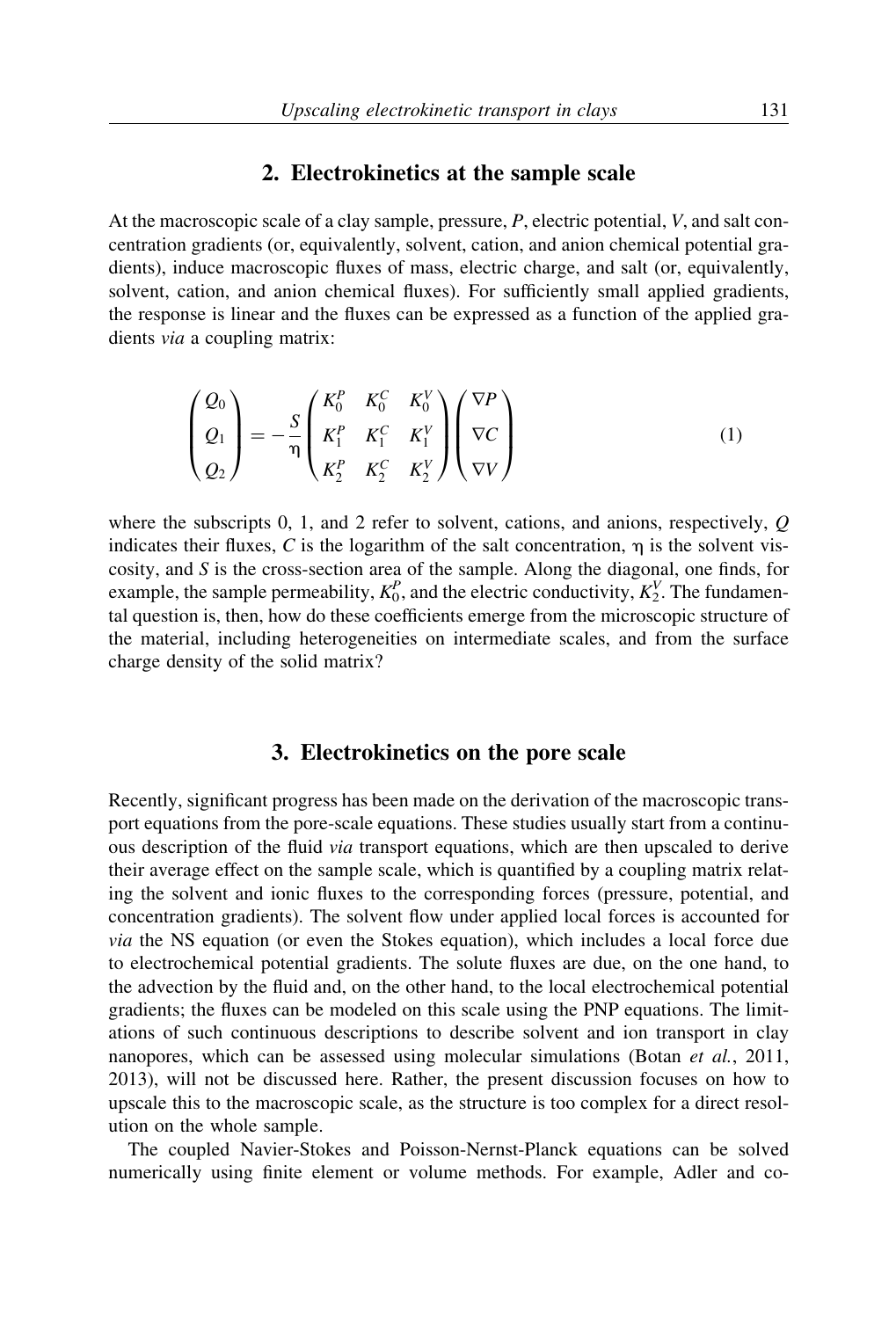workers used this direct numerical resolution in various complex systems (random packings, reconstructed, and fractured porous media) (Coelho et al., 1996; Marino et al., 2001), demonstrating, in particular, a universal electrokinetic behavior if appropriate rescaled quantities are introduced (Gupta et al., 2006, 2008). Recently, alternative methods have been proposed to simulate electrokinetic effects starting from a more fundamental description of the fluid than the PNP and NS equation (Pagonabarraga et al., 2010). A hybrid lattice-based approach (Lattice Boltzmann Electrokinetics, LBE) has been proposed to capture the coupling of hydrodynamic flow with ion transport and the simulation of electrokinetic effects in colloidal suspensions (Capuani et al., 2004; Pagonabarraga et al., 2005). The Lattice Boltzmann simulations have been applied previously, without accounting for electrokinetic effects, to realistic rock geometries (Boek and Venturoli, 2010). In the context of the present numerical homogenization, LBE was recently used in a simple cylindrical geometry, in order to assess the validity range of the analytical solution of the linearized problem (Obliger et al., 2013). This simpler analytical solution is then used in the PNM, even though in principle a numerical expression for the transport coefficient on the pore scale may also be used.

## 4. Numerical homogenization via a pore network model

In order to investigate electrokinetic couplings on larger scales, including the effect of the heterogeneity of the material, a simplified description based on the PNM has been proposed. The model, originally developed by Fatt (1956) to predict multiphase flow properties in porous media, describes the porosity as a network of pores connected by channels and has been used extensively and extended by petrophysicists in various situations, such as capillarity and multiphase flow through porous media (Blunt, 2001; van Dijke and Sorbie, 2002; Békri *et al.*, 2005), or mineral dissolution and precipitation in the context of  $CO<sub>2</sub>$  sequestration (Algive *et al.*, 2010).

In a nutshell, the PNM approach amounts to solving a set of conservation equations on the nodes of the network (in analogy with Kirchhoff's law for a network of resistors), on the basis of local fluxes through the channels connecting the nodes, under the effect of an external, macroscopic gradient. For electrokinetics, the pressure, salt concentration, and electrical potential are introduced as pore variables on the nodes of the network. The fluxes through each link between nodes are determined locally using the transport matrix for a cylindrical channel, as determined in the previous section as a function of the channel diameter, the surface charge density of the solid, and the salt concentration inside the channel. The last of these is determined via the Donnan equilibrium with a fictitious reservoir corresponding to the properties of the pores at both ends of the channel (Obliger *et al.*, 2014); the macroscopic problem to be solved numerically has, therefore, a non-linear structure, which is contrary to most previous applications of the PNM approach. This can be achieved numerically using a non-linear Newton solver.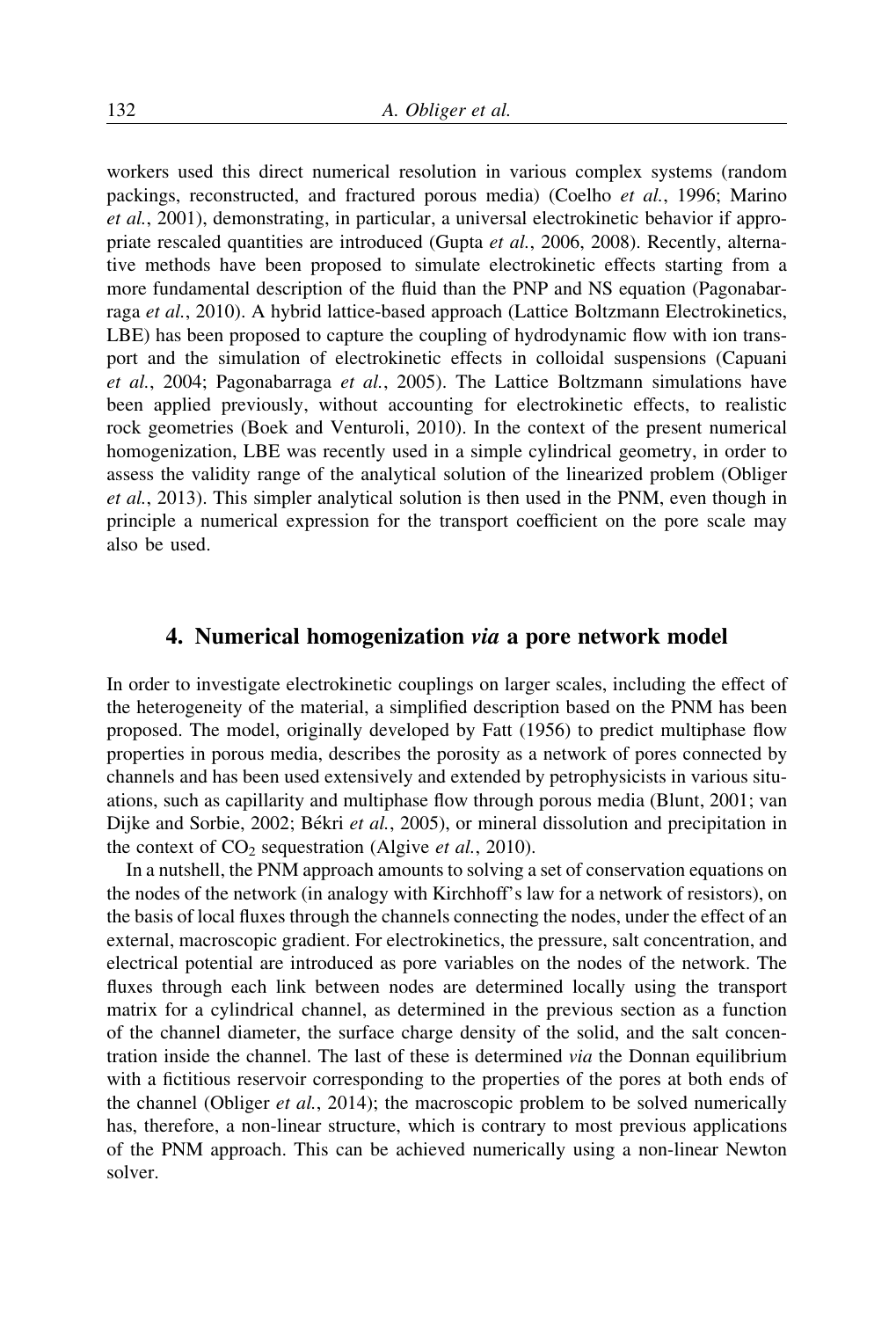#### 5. Transport coefficients at the sample scale

In addition to the transport coefficients on the channel scale, the crucial ingredient of the PNM is the distribution of pore/channel sizes and their spatial arrangement, describing in a very simplified manner the complex structure of the porous network. In order to demonstrate the feasibility of the approach and to investigate systematically the effect of heterogeneity, a model distribution (of the Weibull type) was considered first. A distribution deduced from experimental data may also be introduced if a reliable one can be provided.

For a given pore/channel diameter distribution, a sufficient number of networks must be generated. For each numerical sample, the macroscopic coefficients are determined by solving the conservation equations in the presence of applied gradients and by computing the macroscopic steady-state flux through the sample. In practice, three calculations must be done (one for each applied gradient) for which the three fluxes (mass, charge, salt concentration) are computed; this provides the nine macroscopic coefficients, which must then be averaged over the networks corresponding to the same diameter distribution.

#### 6. Conclusion

The various steps of the proposed PNM approach are presented elsewhere in this volume with a focus on charged porous materials. The influence of the surface charge density, of the salt concentration in the reservoirs, and of the channel-diameter distribution was analyzed. The symmetry of the transport matrix is preserved by the present upscaling method, as required from Onsager's theory. In general, the coefficients of this matrix behave qualitatively as their microscopic counterpart for a channel with average diameter. The combined effects of electrokinetic couplings on the local scale and of heterogeneity, however, result in a decrease in the overall transport coefficients in accordance with Le Chatelier's principle. The coupling between the complex pore structure of porous media and the electrokinetic effects underlines the limitations of approaches based on idealized geometries (single slit pore or cylindrical channel) parameterized directly from the experimental macroscopic properties.

The relevance and limitations of this new strategy to the case of clay minerals are discussed. Experimental information on the pore network and its size distribution on intermediate  $(10-100 \text{ nm})$  scales is very desirable for the present method to provide more quantitative predictions. In the future, benefit should accrue from recent numerical (Tyagi et al., 2013) and experimental (Levitz, 2007; Brisard et al., 2012) developments for the generation of realistic numerical samples for the description of real materials. The diffusion of solutes in 3D images of a Callovo-Oxfordian clayrich rock obtained by SEM and micro-CT experiments were simulated recently to investigate the effect of mineral distribution (Robinet et al., 2012). Multiscale experiments using NMR also provide an ideal means of investigating the multiscale dynamics of mobile species in such complex materials (Porion *et al.*, 2013).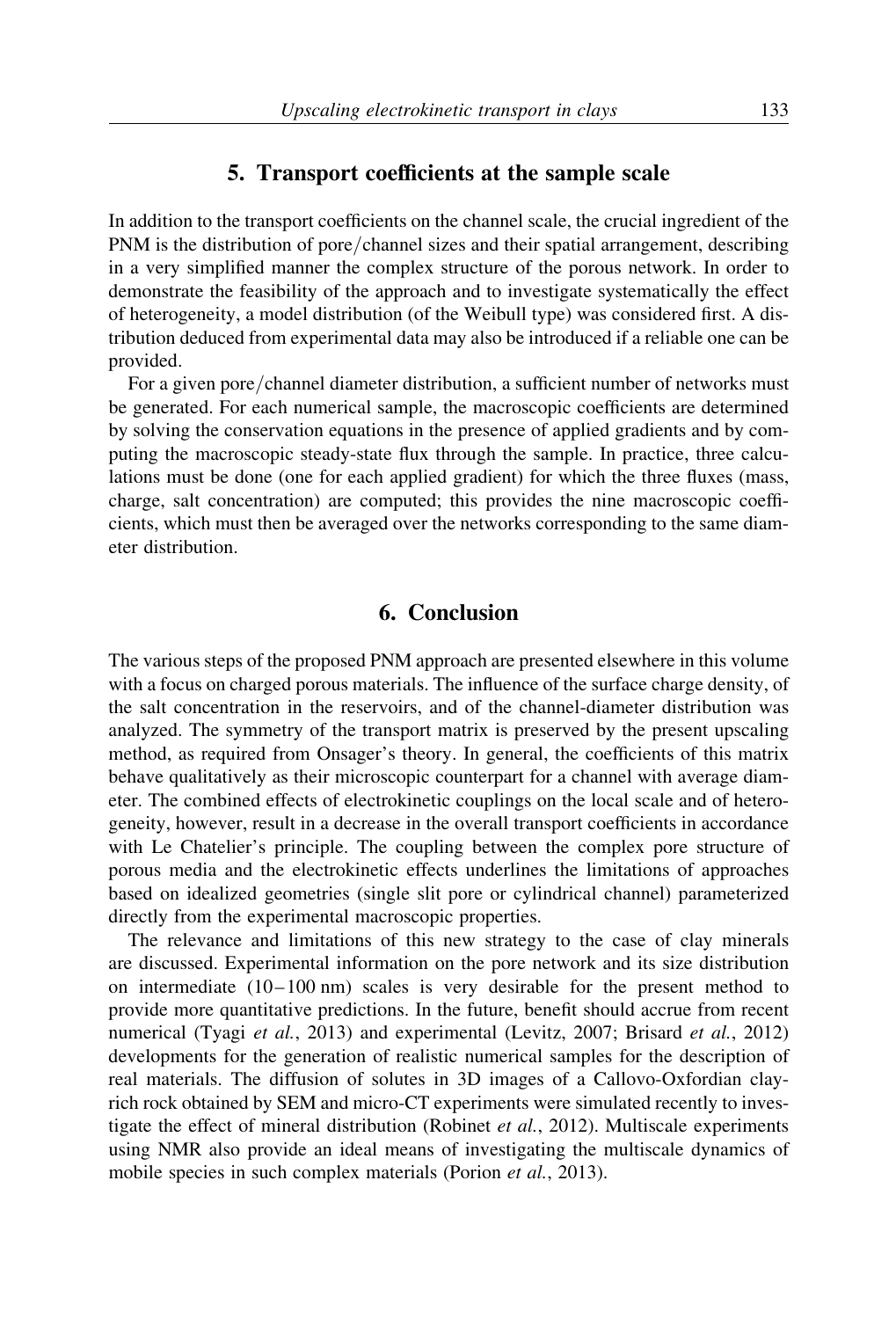## Acknowledgments

Guest editor: H.C. Greenwell

The authors and editors are grateful to anonymous reviewers who offered very helpful input and suggestions. A list of all reviewers is given at the end of the Preface for this volume.

## References

- Algive, L., Be´kri, S., and Vizika, O. (2010) Pore-network modeling dedicated to the determination of the petrophysical-property changes in the presence of reactive fluid. SPE Journal 15, 124305.
- Allaire, G., Mikelic, A., and Piatnitski, A. (2010) Homogenization of the linearized ionic transport equations in rigid periodic porous media. Journal of Mathematical Physics 51, 123103.
- Allaire, G., Brizzi, R., Dufrêche, J.F., Mikelic, A., and Piatnitski, A. (2014) Role of non-ideality for the ion transport in porous media: derivation of the macroscopic equations using upscaling. Physica D 282, 39.
- Békri, S., Laroche, C., and Vizika, O. (2005) Pore network models to calculate transport and electrical properties of single or dual-porosity rocks. Abstracts of the Society of Core Analysts, 35.
- Blunt, M.J. (2001) Flow in porous media pore-network models and multi-phase flow. Current Opinions in Colloid and Interface Science, 6, 197–207.
- Boek, E.S. and Venturoli, M. (2010) Lattice-Boltzmann studies of fluid flow in porous media with realistic rock geometries. Computers & Mathematics with Applications, 59, 2305–2314.
- Botan, A., Rotenberg, B., Marry, V., Turq, P., and Noetinger, B. (2011) Hydrodynamics in clay nanopores. The Journal of Physical Chemistry C, 115, 16109–16115.
- Botan, A., Marry, V., Rotenberg, B., Turq, P., and Noetinger, B. (2013) How electrostatics influences hydrodynamic boundary conditions: Poi- seuille and electro-osmostic flows in clay nanopores. The Journal of Physical Chemistry C, 117, 978–985.
- Bresler, E. (2010) Simultaneous transport of solutes and water under transient unsaturated flow conditions. Water Resources Research, 9, 975–986.
- Brisard, S., Chae, R.S., Bihannic, I., Michot, L., Guttmann, P., Thieme, J., Schneider, G., Monteiro, P.J.M., and Levitz, P. (2012) Morphological quantification of hierarchical geomaterials by X-ray nano-CT bridges the gap from nano to micro length scales. American Mineralogist, 97, 480–483.
- Capuani, F., Pagonabarraga, I., and Frenkel, D. (2004) Discrete solution of the electrokinetic equations. Journal of Chemical Physics, 121, 973–986.
- Coelho, D., Shapiro, M., Thovert, J.F., and Adler, P.M. (1996) Electroosmotic phenomena in porous media. Journal of Colloids and Interface Science, 181, 169–190.
- Fatt, I. (1956) The network model of porous media. Part I. Capillary characteristics. Petroleum Transactions AIME, 207, 144–159.
- Goncalves, J., de Marsily, G., and Tremosa, J. (2012) Importance of thermo-osmosis for fluid flow and transport in clay formations hosting a nuclear waste repository. Earth and Planetary Science Letters,  $339, 1 - 10.$
- Gupta, A.K., Coelho, D., and Adler, P.M. (2006) Electroosmosis in porous solids for high zeta potentials. Journal of Colloid and Interface Science, 303, 593-603.
- Gupta, A., Coelho, D., and Adler, P. (2008) Universal electro-osmosis formulae for porous media. Journal of Colloid and Interface Science, 319, 549–554.
- Levitz, P. (2007) Toolbox for 3D imaging and modeling of porous media: relationship with transport properties. Cement and Concrete Research, 37, 351–359.
- Luong, D.T. and Sprik, R. (2013) Streaming potential and electroosmosis measurements to characterize porous materials. ISNR Geophysics 1, 496352.
- Marino, S., Shapiro, M., and Adler, P. (2001) Coupled transports in heterogeneous media. *Journal of Colloid* and Interface Science, 243, 391–419.